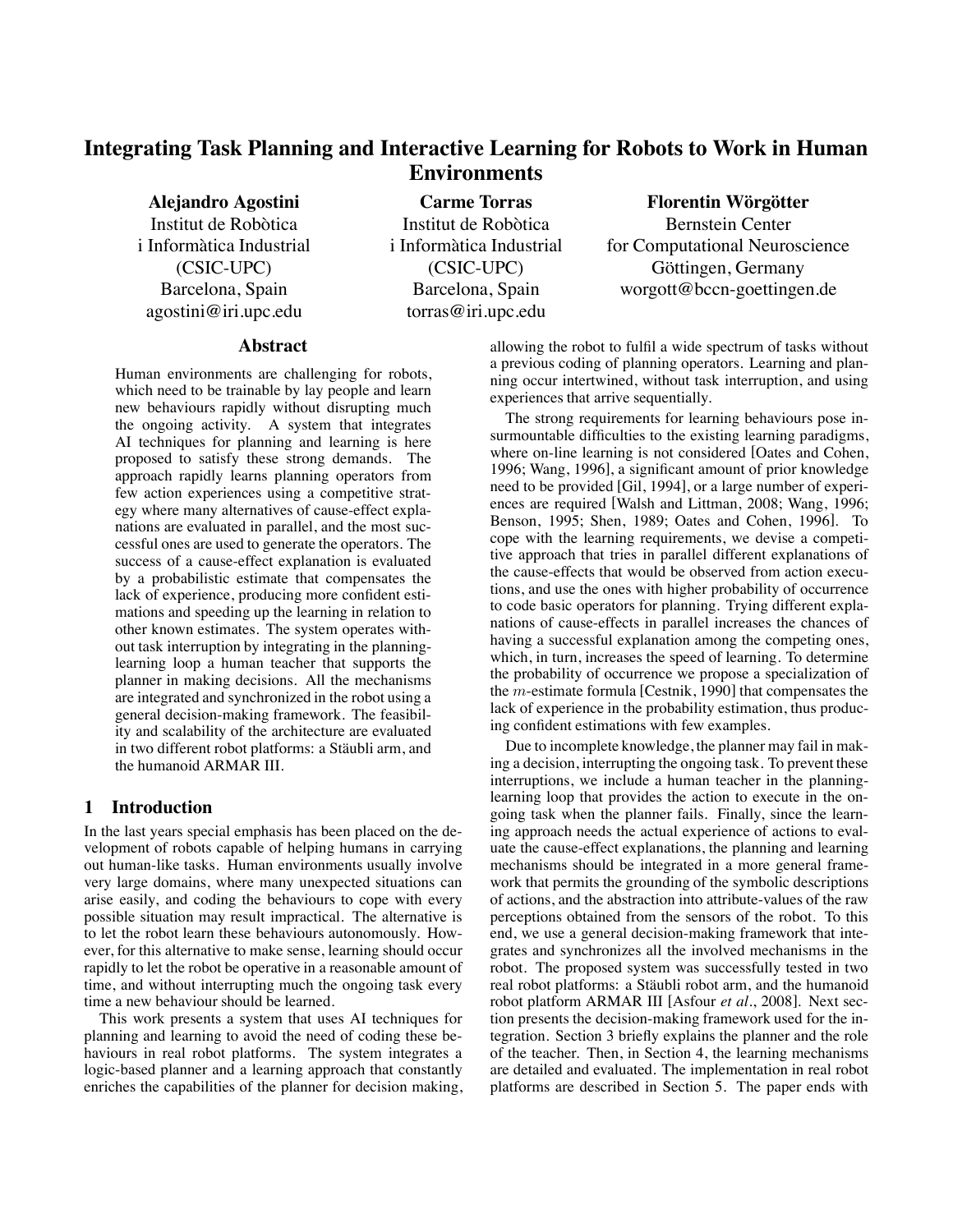some conclusions.

# **2 Decision-Making Framework**

For the integration of planning and learning in the robot platform we use a conventional decision-making framework (figure 1). The PERCEIVE module, above the planner, generates a symbolic description of the initial situation by the abstraction of the values provided by the sensors into a set of discrete attribute-values. The initial situation, together with the GOAL specification, are used by the PLANNER to search for plans to achieve the goal from that situation. If a plan is found, the planner yields the first action to execute. If not, the TEACHER is asked for action instruction. The action, provided either by the planner or the teacher, is sent to the EXE module in charge of transforming the symbolic description of the action into low-level commands for the actual action execution. After the action execution, a symbolic description of the reached situation is provided by the other PERCEIVE module. The LEARNER takes the situations descriptions before and after action execution, together with the symbolic description of the action, and generates or refines cause-effect explanations and planning operators. After learning, the last situation perceived is supplied to the planner that searches for a new plan. This process is continued until the goal is reached, in which case the planner yields the end of plan signal (EOP).



Figure 1: Schema of the decision-making framework.

## **3 The Planner and the Teacher**

The logic-based planner implemented is the PKS planner [Petrick and Bacchus, 2002] which uses STRIPS-like planning operators [LaValle, 2006] for plan generation. STRIPSlike operators are widely used due to their simplicity and their capability of providing a compact representation of the domain, which is carried out in terms of relevant attribute-values that permit predicting the effects of executing an action in a given situation. This kind of representation is suitable for problems where the total number of attributes is large, but the attributes relevant to predict the effects in a particular situation is small. A STRIPS-like planning operator (PO) is composed of a *precondition* part, which is a logic clause with the attribute-values required for the given action to yield the desired changes, and the *effect* part which specifies additions and deletions of attribute-values with respect to the precondition part as a result of the action execution.

Since the PO database may be incomplete, which is the reason of why a learner is needed to complete it, the planner may fail to make a decision because of incomplete knowledge. In this case we may adopt two alternative strategies to support the planner in decision making. On the one hand, we may define an action selection strategy, e.g. select an action randomly or an action that would be taken in a similar situation, to provide the robot with an action to execute. On the other hand, we may simply use the help of a human teacher to instruct the action to execute. We choose to use a human teacher since this may diminish significantly the time spent for learning useful POs, and since its inclusion in the planning-learning loop is very simple and straightforward for the kind of applications we are dealing with: human-like tasks. Teacher instructions simply consist of a single action to be performed in the current situation according to the task in progress.

# **4 The Learner**

The learner has the important role of providing the planner with POs. To this end, we propose a learning approach that evaluates in parallel cause-effect explanations of the form  $CEC_i = \{C_i, E_i\}$ , where  $C_i$  is the cause part, and  $E_i$  is the effect part. The cause part  $C_i = \{H_i, a_i\}$  contains a symbolic reference of an action  $a_i$ , and a set of attribute-values  $H_i$ that, observed in a given situation, would permit to obtain the expected changes in the situation when *a<sup>i</sup>* is executed. The effect part  $E_i$  codes these changes as the final values of the attributes that are expected to change with the action.

## **4.1 Planning Operator Generation**

The execution of every action instructed by the teacher produces the generation of many alternative cause-effect explanations that compactly represent the observed transition, as well as the generation of a PO. First, a cause-effect explanation  $CEC_i$  is generated by instantiating  $a_i$  with the instructed action,  $H_i$  with the initial values of the attributes that have changed with the action, and *E<sup>i</sup>* with final values of the changed attributes. From this initial *CEC<sup>i</sup>* a planning operator is generated using  $a_i$  as the name of the operator,  $H_i$  as the precondition part,  $E_i$  as the additions in the effect part, while the values in  $H_i$  changed with the action (all of them in this case) are the deletions.

After the generation of the PO, many other cause-effect explanations are generated from the newly generated one. This is done to provide the learning method with more alternatives to try in parallel in case the newly generated PO fails (see next section). Every new additional explanation *CEC<sup>n</sup>* is generated with the same action  $a_n = a_i$  and effect  $E_n = E_i$  of the  $CEC_i$ , but with a set  $H_n$  consisting of one among all the specializations in one attribute-value of  $H_i$ . This general to specific strategy is followed to keep a compact representation.

#### **4.2 Planning Operator Refinement**

A PO is refined every time its execution leads to an unexpected effect. First, all the cause-effect explanations that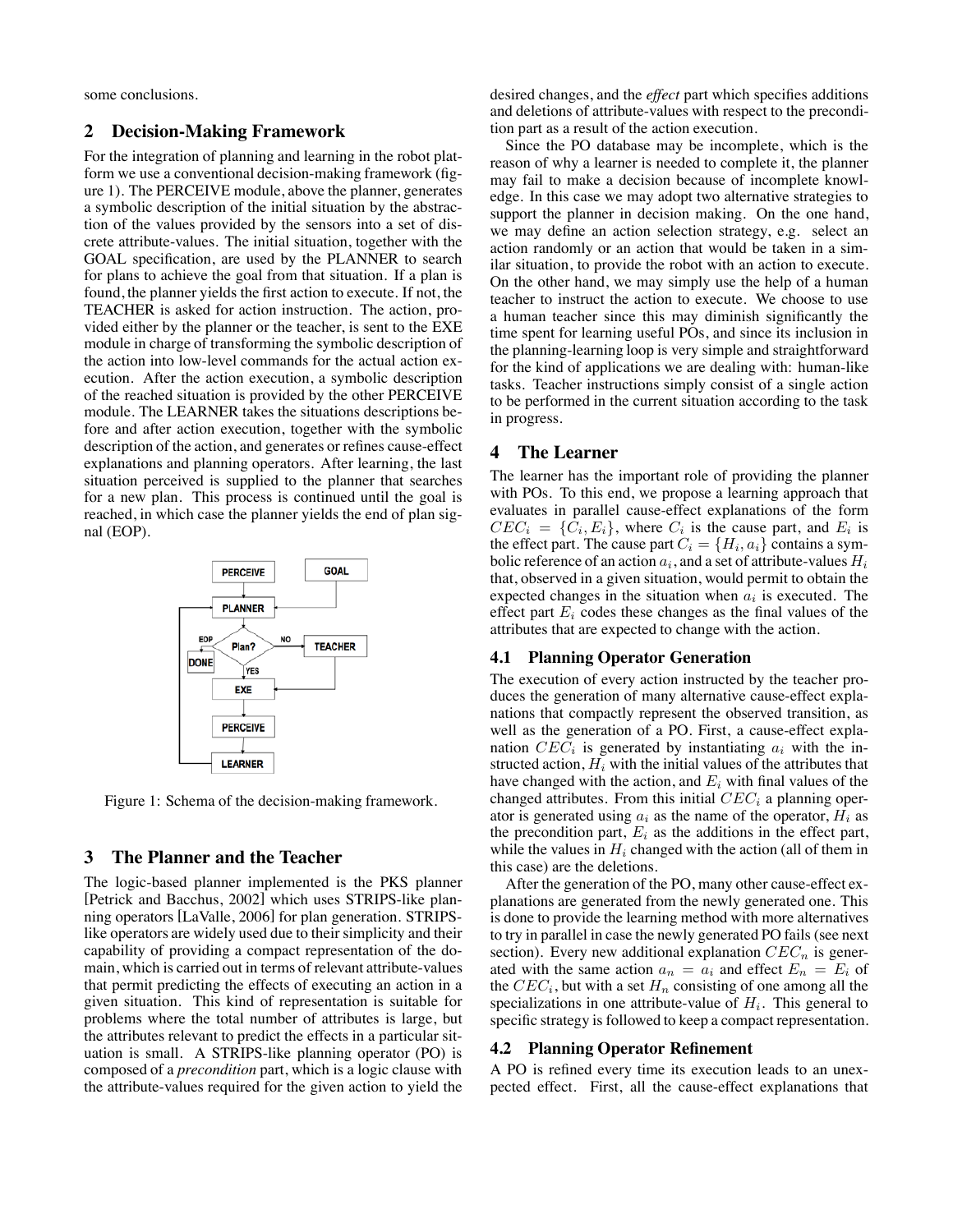share the same action *a* and effect *E* of the failed PO *r* are brought together,

$$
\mathbf{CEC}_r = \{ CEC_i | a_i = a, E_i = E \}. \tag{1}
$$

Then, from the set **CEC***r*, the *CEC* with highest chance of occurrence,

$$
CEC_w = \underset{CEC_i \in \mathbf{CEC}_r}{\text{argmax}} P(E_i \mid H_i, a_i), \tag{2}
$$

is selected for the refinement of the PO, using  $H_w$  to replace its precondition part.

#### **Cause-Effect Evaluation**

The problem of evaluating the  $CEC_i \in \mathbf{CEC}_r$  can be handled as a classification problem, where each *H<sup>i</sup>* represents a classification rule, and the classes are *positive*, when a situation covered by  $H_i$  permits to obtain  $E_i$  with  $a_i$ , and *negative*, otherwise. For example, the probability in (2) may be represented by a probability for a positive instance,  $P_+$  =  $P(E_i | H_i, a_i)$ .

We require the system to rapidly generate and refine POs using as few experiences as possible. This implies that, if the lack of experience is not taken into account in the estimation, the approach may wrongly produce large premature estimations of these probabilities, degrading the performance of the system, mainly at early stages of the learning. To prevent premature estimations we use the *m*-estimate formula [Cestnik, 1990; Furnkranz and Flach, 2003],

$$
P_{+} = \frac{n_{+} + m c}{n_{+} + n_{-} + m},
$$
\n(3)

where  $n_{+}$  is the number of experienced positive instances, *n*− is the number of experienced negative instances, *c* is an *a priori* probability, and *m* is a parameter that regulates the influence of *c*. The *m* parameter plays the role of the number of instances covered by the classification rule. For a given *c*, the larger the value of *m* the lesser the influence of the experienced instances in the probability, and the closer the estimation to *c*. This permits to regulate the influence of the initial experiences with *m*, preventing large premature estimations. To illustrate how this regulation takes place, we use the extreme case of setting  $m = 0$ , which leads to the traditional frequency probability calculation,

$$
P_{+} = \frac{n_{+}}{n_{+} + n_{-}} \tag{4}
$$

where, if an estimation has to be done using only a couple of positive instances, it may produce a 100 % chances of being a positive, disregarding the uncertainty associated to the instances that are still pending to be tried. However, if we define a larger value of *m*, the influence of the observed instances decays and the estimation is closer to *c*. The setting of *m* is defined by the user according to the classification problem at hand. One known instantiation of the *m*-estimate is to set  $m = 2$  and  $c = 1/2$ , in which case we have the Laplace estimate [Cestnik, 1990],

$$
P_{+} = \frac{n_{+} + 1}{n_{+} + n_{-} + 2},\tag{5}
$$

widely used in known classification methods such as CN2 [Clark and Boswell, 1991]. However, the original *m*-estimate does not provide a way of regulating the influence of *m* as more experiences are gathered since the value of *m* is assumed constant. This degrades the accuracy of the estimation as learning proceeds, it being worse for larger values of *m*, which makes the estimation to be biased towards *c*. To avoid this problem, we propose to use a variable *m* that consists in an estimation of the number of instances  $n^{\phi}$  covered by the classification rule that are still pending to be tried,

$$
P_{+} = \frac{n_{+} + \hat{n}^{\emptyset} c}{n_{+} + n_{-} + \hat{n}^{\emptyset}},
$$
\n(6)

where  $\hat{n}^{\emptyset}$  is an estimation of  $n^{\emptyset}$ . Equation (6) can be interpreted as the conventional frequency probability calculation (4), where each inexperienced instance contributes with a fraction *c* of a sample for each class. Note that, in (6), the value  $\hat{n}^{\phi}$  is particular for each rule, regulating the influence of the lack of experience in each particular case. Since the kind of applications we are dealing with permits to calculate exactly the number of instances covered by a classification rule,  $n<sub>T</sub>$ , we can calculate exactly the number of inexperienced instances as

$$
n^{\emptyset} = n_T - n_+ - n_-. \tag{7}
$$

Using (7) in (6), setting the prior probability as  $c = 1/2$ , and reformulating we obtain reformulating, we obtain,

$$
P_{+} = \frac{1}{2} \left( 1 + \frac{n_{+}}{n_{T}} - \frac{n_{-}}{n_{T}} \right),
$$
 (8)

which we name *density*-estimate, and it is used hereafter for the probability estimation. Note that, with this equation, the probability of a class changes as a function of the density of samples for each class rather than as a function of the relative frequencies. Low densities of samples will produce low variations in the probability, preventing large premature estimations when few examples are collected. As learning proceeds, the influence of the densities will be larger and the probability estimation will tend to the actual probability. For instance, when all the instances are already experienced, we have  $n_T = n_+ + n_-$ , and equation (8) is equal to (4).

#### **4.3 Performance Evaluation**

The learning proposal has been thoroughly evaluated in different classification problems [Agostini *et al.*, 2011]. We present in this section an evaluation carried out in the binary classification problem of the Monk's problem number 2 [Thrun *et al.*, 1991]. We choose this problem since it is a complex classification problem that poses difficulties to many known classification methods, and since it permits a direct analogy with the binary classification problem of partitioning the set of attributes *H<sup>i</sup>* into *positive* or *negative*. For the learning of the binary function, we use the competitive strategy (2), where each classification rule is equivalent to a set *H*<sup>*i*</sup> of a  $CEC_i \in \mathbf{CEC}_r$ , a positive instance is equivalent to a situation in which *E* is obtained with *a* (see (1)), and a negative instance is equivalent to a situation in which *E* is not obtained when *a* is executed. We select, from all the classification rules covering a given instance, on the one hand, the rule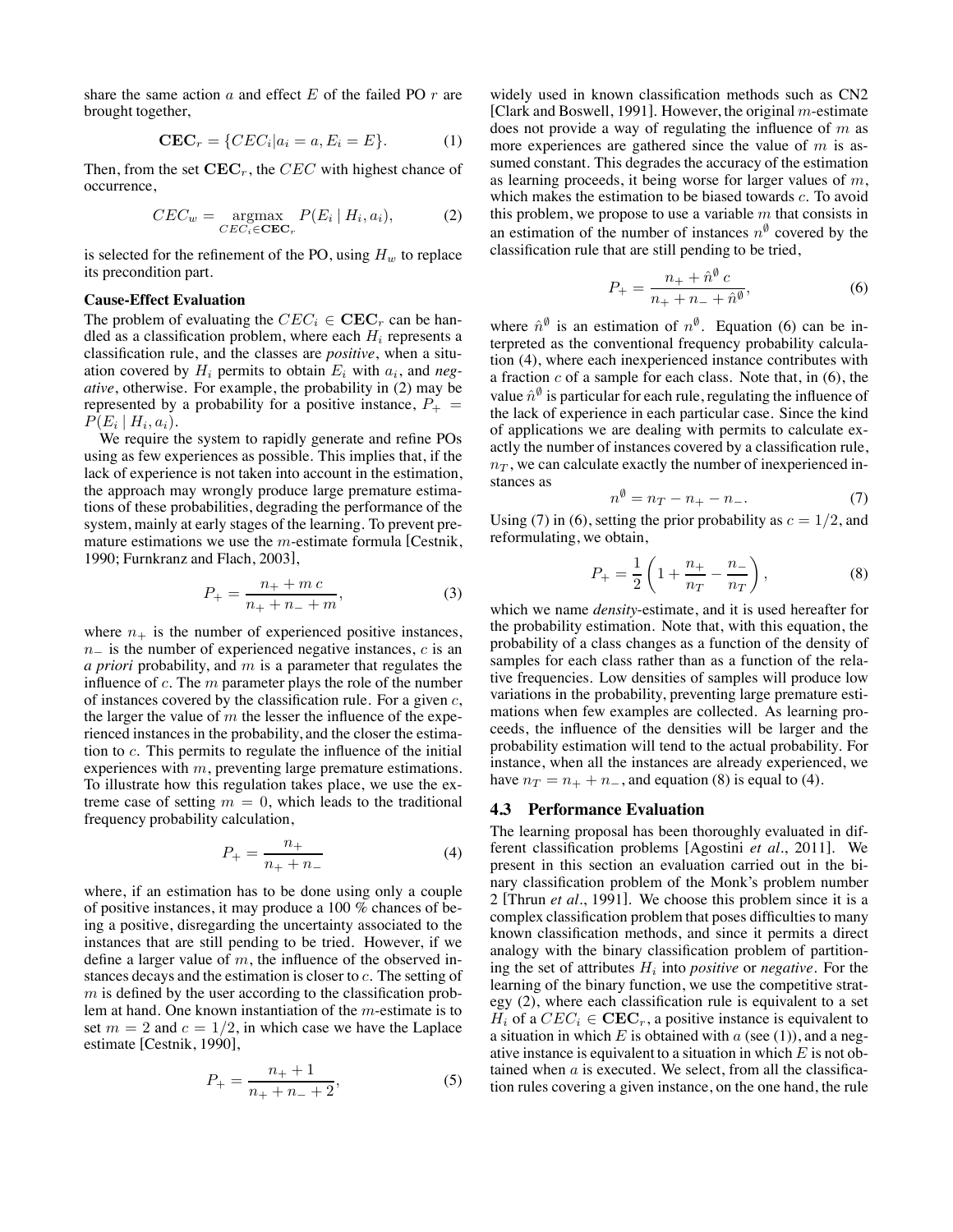

Figure 2: Comparing the performance of the *density*-estimate with that of the *m*-estimate at early stages of learning.



Figure 3: Comparing the performance of the *density*-estimate with that of the conventional *m*-estimate in the long run.

with highest  $P_+$ , and, on the other hand, the rule with highest *P*<sup>−</sup>. Then, the classification for that instance is the class with highest probability. Two new rules are generated every time a misclassification occurs adding an attribute-value selected randomly.

We first compare the results obtained from using the original *m*-estimate, with  $m = 0, 2, 4, 8$ , and the *density*-estimate, to calculate the probability of a class. Note that, for  $m = 0, 2$ , we obtain (4) and (5), respectively. Training instances are selected randomly in the input space. After each training iteration, a test episode, consisting in calculating the classification error at every input in the input space, is run. The results present the average of the classification errors of 10 runs for each considered case. We set  $c = 1/2$  for all cases. The results show that, when few instances are experienced (figure 2), the performance of the conventional *m*-estimate seems to improve as the value of *m* increases. However, this result is reversed as learning proceeds (figure 3) due to the inability of the original *m*-estimate to compensate the component introduced by the large *m*. Our proposal, instead, precisely compensates the effect of the lack of experience in the estimation of the probability, producing more confident estimations, and outperforming the original *m*-estimate at all the stages of the learning process.

To illustrate how the competitive strategy increases the

speed of learning, we performed an experiment using only the density estimation and generating 10 rules, instead of 2 rules, every time a misclassification occurs. Figures 4 and 5 present the results for the average of 10 runs at early stages of the learning and in the long run, respectively. Note the improvement in the convergence speed for the case of 10 rules generation, which permits to achieve a classification without errors much faster than in the 2 rules generation case.



Figure 4: Comparing the performance of the *density*-estimate at early stages of learning for 2 and 10 rules generation.



Figure 5: Comparing the performance of the *density*-estimate in the long run for 2 and 10 rules generation.

## **5 Implementation in Real Robot Platforms**

The system has been implemented in two different robot platforms: the humanoid ARMAR III [Asfour *et al.*, 2008] and the Stäubli arm. To show the synergies between the integrated components, we use a task based on the test application of Sokoban [Botea *et al.*, 2003] since it permits a clear visualization of the interesting cases in which these synergies take place, and actions can be easily instructed by a lay person. Given a goal specification, consisting of a target object to be moved and its desired destination, the robot should learn to move the target object to the specified position using vertical or horizontal movements. To achieve the goal, the robot may be forced to move objects blocking the trajectory in an ordered way.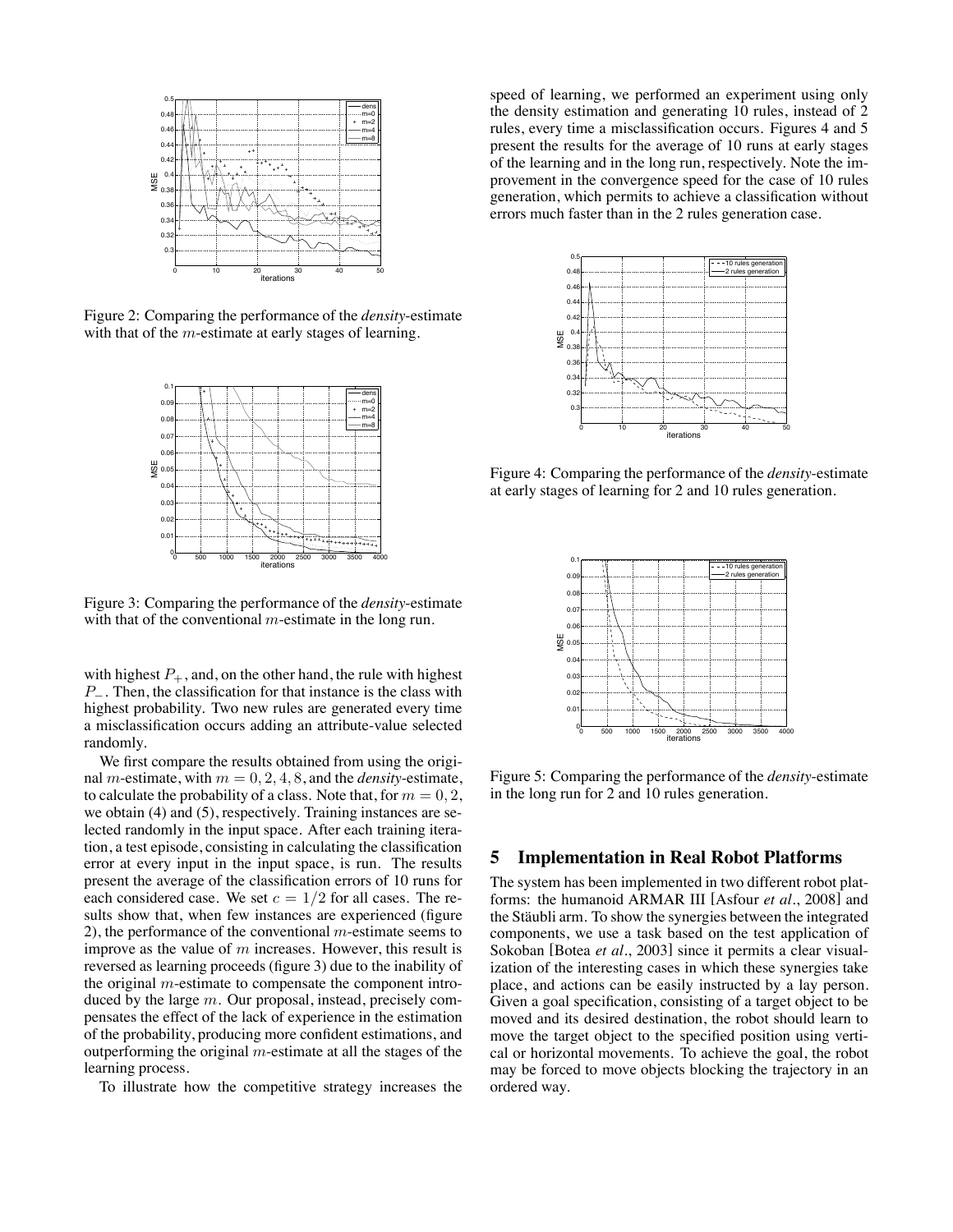

Figure 6: Scenarios. (a) ARMAR III. (b) Stäubli arm.

## **5.1 ARMAR III Robot**

The task in the ARMAR III platform consists in moving the green cup (light grey in figures) on a sideboard where there are other blocking cups, and without colliding with others (figure 6a). The horizontal and vertical movements are performed through pick and place with grasping. Figure 7 presents a simple experiment that permits to illustrate all the cases for learning, where the green cup should be moved to the right but there is a blocking cup. At the time of this experiment, the robot has learned a single PO from a similar experiment, but without a blocking object. The PKS notation for this PO is [Petrick and Bacchus, 2002],

*<* action name = "TR2" *>*

*<* preconds *>*  $K(to(0))$  ^ K(*e*(R2)) *<* \ preconds *> <* effects *>* add(Kf, *to*(R2)); add(Kf, *e*(0)); *<* \ effects *> <* \ action *>*

where "TR2" refers to the action of moving the target object two cells to the right, *to* is the position of the target object, and *e* indicates that the referenced cell is empty. "R2" refers to the cell two positions to the right of the initial position of the target object. Note that this PO does not indicate that the cell "R1" in the trajectory to the goal should be empty. In figure 7a, the planner provides PO "TR2" to be executed, but the action is bypassed to avoid a collision. Since no changes occur, the expected effects are not fulfilled and the PO refinement mechanism is triggered (Section 4.2). Then, from the set

$$
CEC_{TR2} = \{ CEC_i | a_i = TR2, E_i = \{ to(R2)), e(0) \} \},
$$

the selected  $CEC_w$  (2) has  $H_w = \{to(0), e(R2), e(R1)\},$ and it is used to refine the precondition part of the PO, which now includes  $e(R1)$ .  $CEC_w$  has a probability  $P_+ = 0.5001$ , with number of situations experienced so far in the initial two experiments  $n_{+} = 1$  and  $n_{-} = 0$ , and with number of total situations covered by the cause part  $C_w$ ,  $n_T = 4096$ . For the sake of illustration, the sets *H* of other competing *CECs* in **CEC**<sub>TR2</sub> are:  $H_j = \{ to(0), e(R2) \}$ , with  $P_+ = 0.5$ ,  $n_+ =$ 1,  $n_{-} = 1$ ,  $n_{T} = 8192$ , and  $H_{k} = \{ to(0), e(\text{R2}), o(\text{R1}) \},$ with  $P_+ = 0.4999$ ,  $n_+ = 0$ ,  $n_- = 1$ ,  $n_T = 4096$ , where *<sup>o</sup>*(R1) indicates that an object is one cell to the right of the target object. After the PO refinement, the planner fails to find a plan since the refined PO is no longer applicable (fig-



Figure 7: Experiment in which the three cases of learning take place. For further explanations see the text.

ure 7b). Then, the teacher instructs to move the blocking cup up, and the learner generates a new PO using the generation mechanism presented in Section 4.1. Finally, in figure 7c, the freed path permits reaching the goal successfully using the refined PO. Figure 8 presents another experiment, performed at later learning stages, in which the green cup should be moved to the right, but there are more blocking cups than in the previous example. In this case, the cup to the right of the target cup cannot be moved up since there is another cup blocking this movement, and neither further to the right since there is not enough space for the hand of the robot to release the cup without knocking over the cup farthest to the right. With the POs learned so far, the robot is able to generate a three-step plan that permits to cope with all these restrictions, moving the cup blocking the target cup first one position to the right, where no cups block its upwards movement, and then up. This frees the path of the target cup which permits fulfilling the goal.



Figure 8: Example of the performance of the system in a more complex situation with many blocking cups.

## **5.2 Staubli Arm Robot ¨**

The task implemented in the Stäubli arm uses counters instead of cups (figure 6b). The target counter is marked with a red label (light grey label in figures). In this case, we restrict the environment to be a 3 by 3 grid world, where the amount of counters ranges from 1 to 8. Collisions are now allowed. After the robot has learned a large enough set of POs, it is capable of solving difficult situations such as the one presented in figure 9, in which the target counter should be moved from the lower middle position, to the upper right